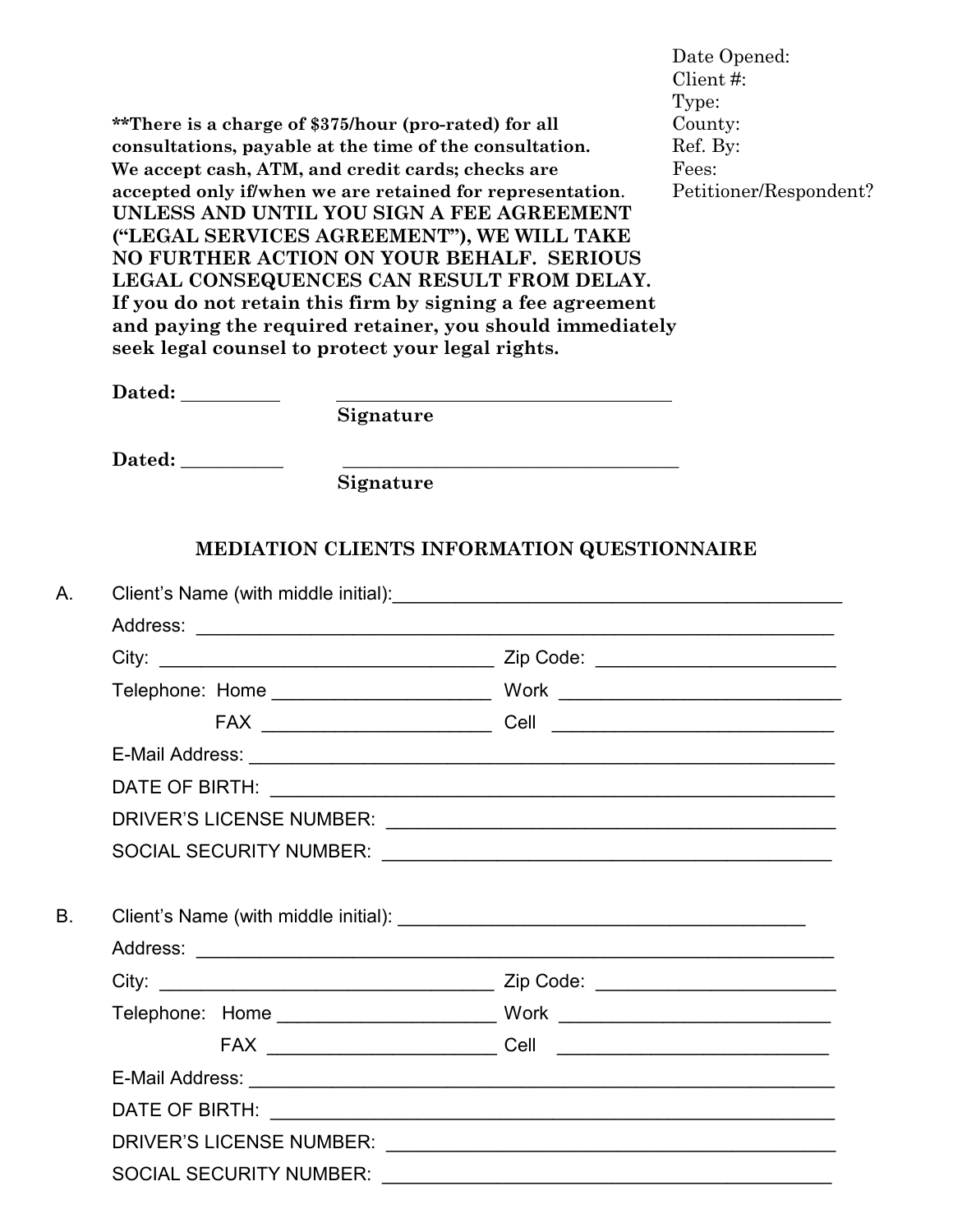| If not, please state your place of residence for the last six months: | Have you been a resident of California for the last six months and a resident of                                                                                  |
|-----------------------------------------------------------------------|-------------------------------------------------------------------------------------------------------------------------------------------------------------------|
|                                                                       |                                                                                                                                                                   |
| Child(ren)'s Name(s) & Birthdate(s):                                  |                                                                                                                                                                   |
|                                                                       |                                                                                                                                                                   |
|                                                                       |                                                                                                                                                                   |
| Complete address(es) of children for the past five years:             |                                                                                                                                                                   |
|                                                                       | ___ County for the last three months? ______________________________<br>Have any of the children lived outside the state of California during the last (5) years? |